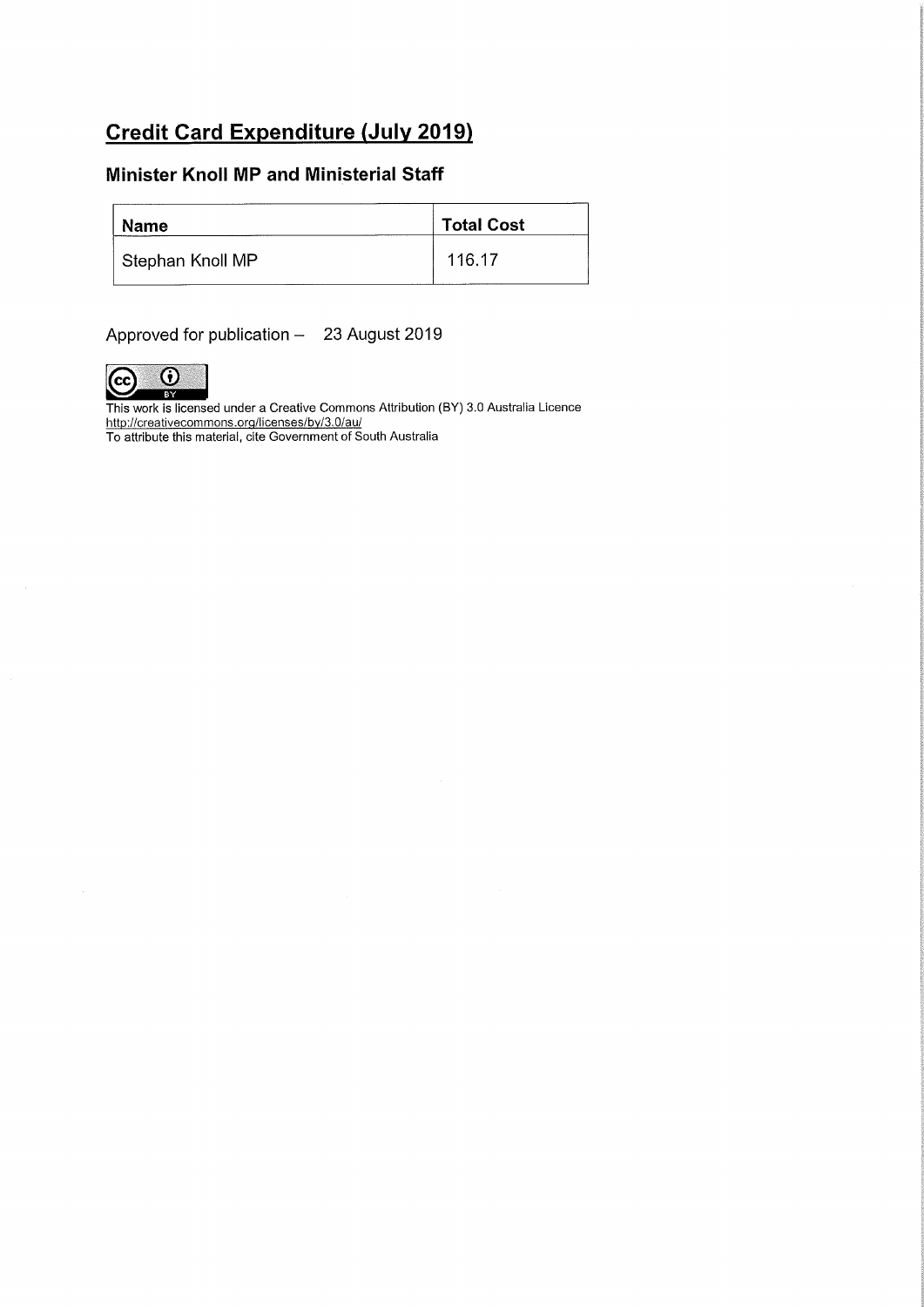Wednesday, 14 August 2019 **DPTI** 9:23:29 AM

# Card Statement Report

ANZ Visa International statement for 01-07-2019 to 31-07-2019 Submitted by: STEPHAN.KNOLL@SA.GOV.AU Employee Name: Stephan KNOLL Card Account Number: 4715 14\*\* \*\*\*\* 7864

| <b>Date</b> | <b>Merchant</b>        | <b>Transaction Description</b>        | Foreian<br>Currency | <b>Expense</b><br>Amount |
|-------------|------------------------|---------------------------------------|---------------------|--------------------------|
| 19-07-2019  | Sheraton Grand Hyde    | Sheraton Grand Hyde Park Sydney 00036 |                     | AUD                      |
|             | Park                   |                                       |                     | 38.57                    |
| 22-07-2019  | <b>TRANSPORTFORNSW</b> | <b>TRANSPORTFORNSW OPAL</b>           |                     | <b>AUD</b>               |
|             | OPAL                   | CHIPPENDALE 00036                     |                     | 38.80                    |
| 22-07-2019  | <b>TRANSPORTFORNSW</b> | TRANSPORTFORNSW OPAL                  |                     | AUD                      |
|             | <b>OPAL</b>            | CHIPPENDALE 00036                     |                     | 38.80                    |

|                                   |                  |             |                   |                          |            | <b>Statement Total</b>                                   |                |                                           |
|-----------------------------------|------------------|-------------|-------------------|--------------------------|------------|----------------------------------------------------------|----------------|-------------------------------------------|
| made the contract of the state of | the property and | the control | <b>Contractor</b> | <b>Contract Contract</b> | and a con- | contractors and the<br>the company's company's company's | and a strategy | 116.17<br>the state of the control of the |
|                                   |                  |             |                   |                          | .          | $\sqrt{2}$ $\sqrt{2}$                                    |                |                                           |

Copyright © 2019 Inlogik (http://www.inlogik.com) ProMaster 10.3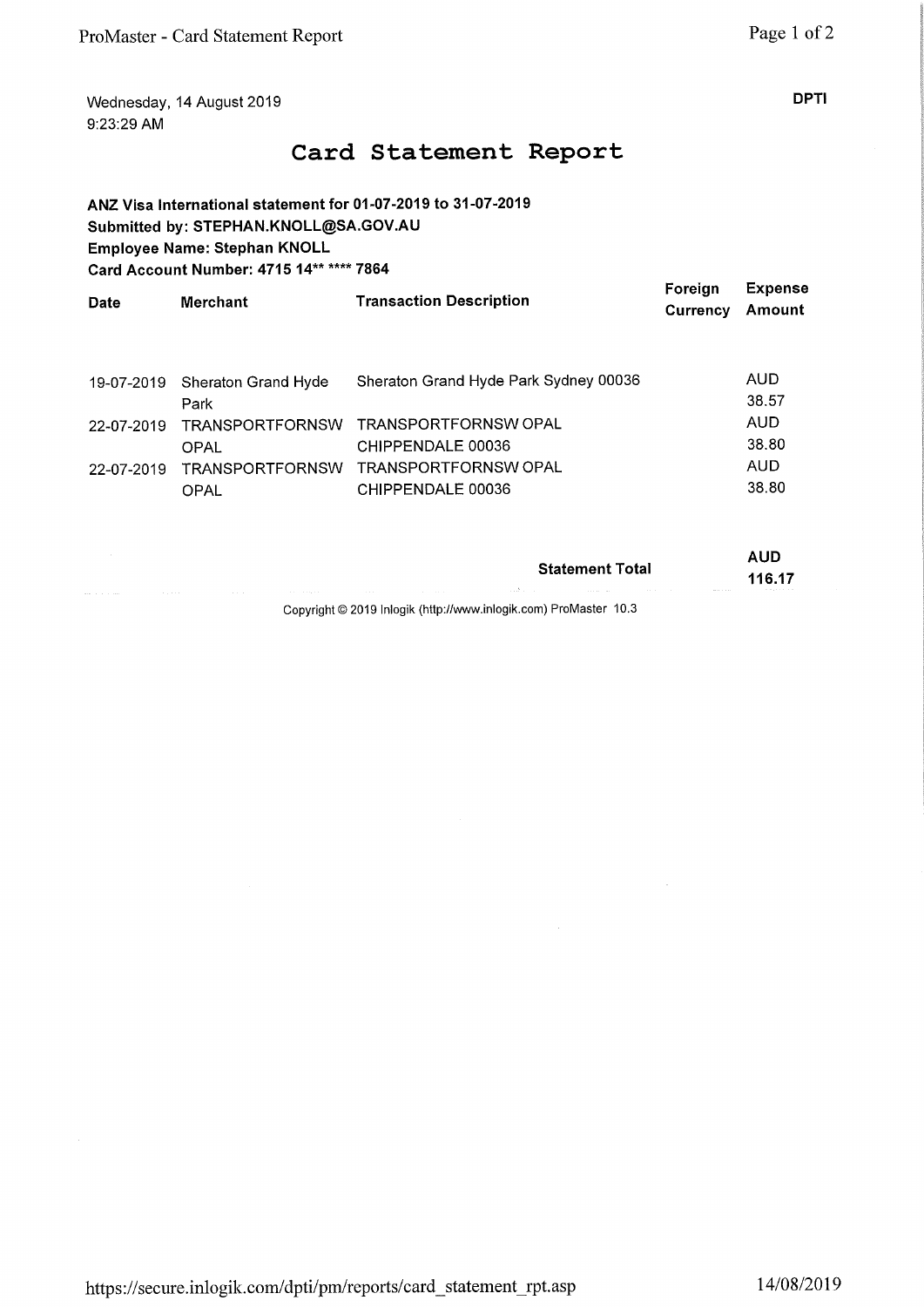

Stephan Knoll

| Folio No:    | 78154    |
|--------------|----------|
| Room No:     | 0507     |
| Conf No:     | 81458959 |
| Arrival:     | 17-07-19 |
| Departure:   | 18-07-19 |
| Cashier:     | 27       |
| Booking Ref: |          |

### ACCOUNT SUMMARY PAGE (S) 1 of 1

| Date                                                                                                                                                   | <b>Description</b>       | Reference          |                                | Debit             | Credit |
|--------------------------------------------------------------------------------------------------------------------------------------------------------|--------------------------|--------------------|--------------------------------|-------------------|--------|
|                                                                                                                                                        | 18-07-19 Feast Breakfast |                    | Line# $507:$ CHECK#<br>1162355 |                   |        |
|                                                                                                                                                        | 18-07-19 Credit Card Fee |                    |                                | 0.57              |        |
|                                                                                                                                                        | 18-07-19 Visa Card       |                    |                                |                   | 38.57  |
| I agree that I am personally liable for the payment of                                                                                                 |                          | <b>TOTAL</b>       | 38.57                          | 38.57             |        |
| the foregoing statement and if the person, company<br>or association indicated by me as being responsible                                              |                          |                    | <b>TOTAL CHARGES</b>           | 38.57             |        |
| for payment of the same does not do so, that my<br>liability for such payment shall be joined and several<br>with such person, company or association. |                          | TOTAL INCLUDES GST | 3.45                           |                   |        |
|                                                                                                                                                        |                          | <b>BALANCE</b>     |                                | 0.00 GST INCLUDED |        |

Guest Signature

| Merchant ID           |  |
|-----------------------|--|
| Transaction ID 210420 |  |
| Approval Code 397081  |  |
| Approval Amount 38.57 |  |

Credit Card # VA XXXXXXXXXXX7864 Credit Card Expiry XX/XX Capture Method VA Transaction Amount 38,57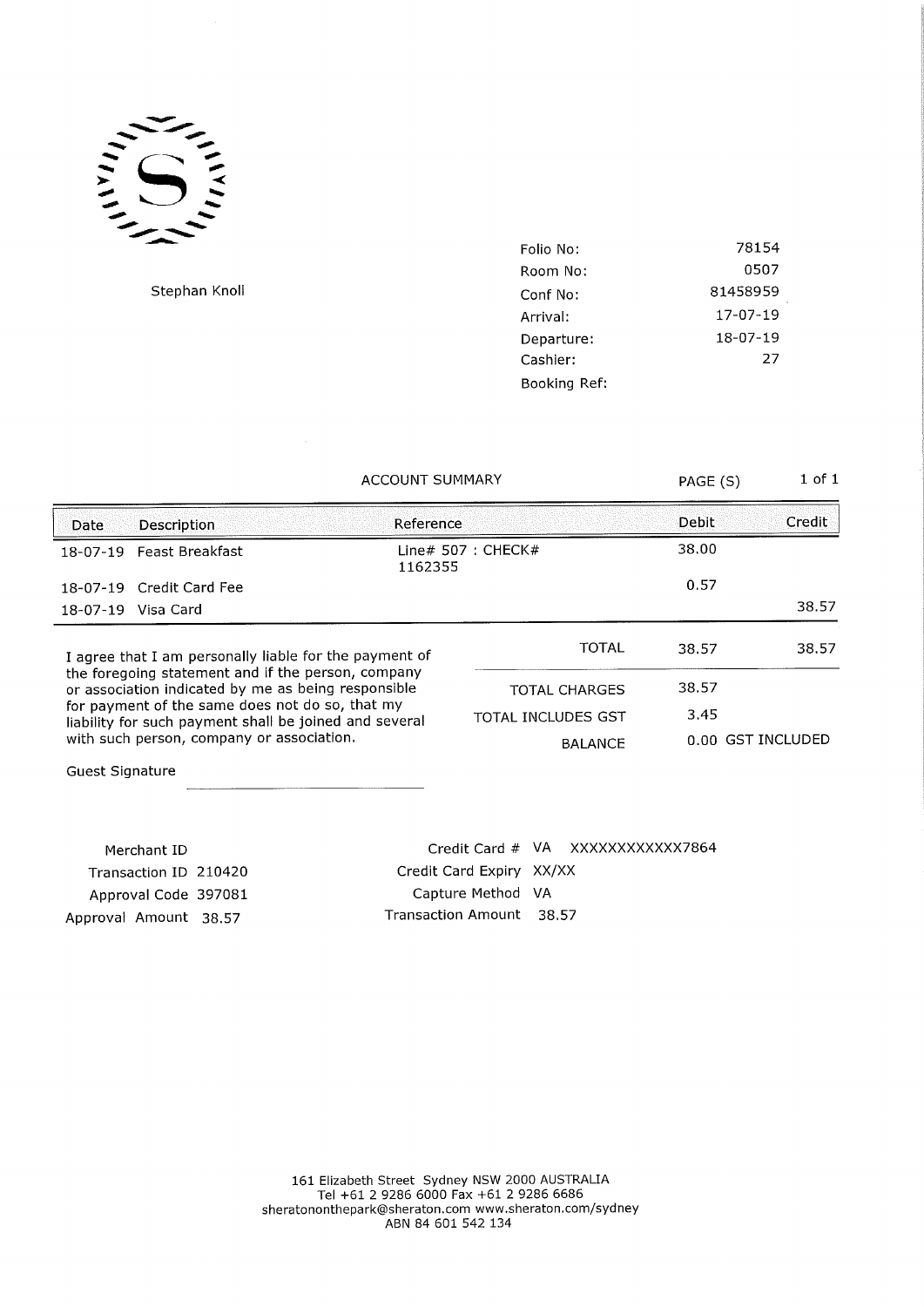

## ABN 18 804 239 602

#### COMMONWEALTH BANK EFTPOS TRANSPORTFORNSWOPAL DOHESTIC AIRPORT 5 11438900<br>437659 **REFERENCE**

CUSTOMER COPY<br>CARD NO: 4715-7864(1)<br>EXPIRY DATE: 40000000031010<br>AID: 40000000031010 ATC.-14 TVR:00800030o6 CSN:00 812DB9E4F76CB37F 17 JUL 2019 16:48

|                 | Visa Credit |
|-----------------|-------------|
| <b>CREDIT</b>   |             |
| <b>PURCHASE</b> | \$38.80     |
| <b>TOTAL</b>    | AUD \$38.80 |
| <b>APPROVED</b> | ٥o          |
| AUTH NO:        | 331625      |
| POS REF NO:     | 7596        |

ITEM: SINGLE TRIP<br>OPAL NO:XXXXXXXXXXXXXXXX<br>SALES REF: 759665<br>MACHINE: A-073

inist

alan kilikali malal

int name.